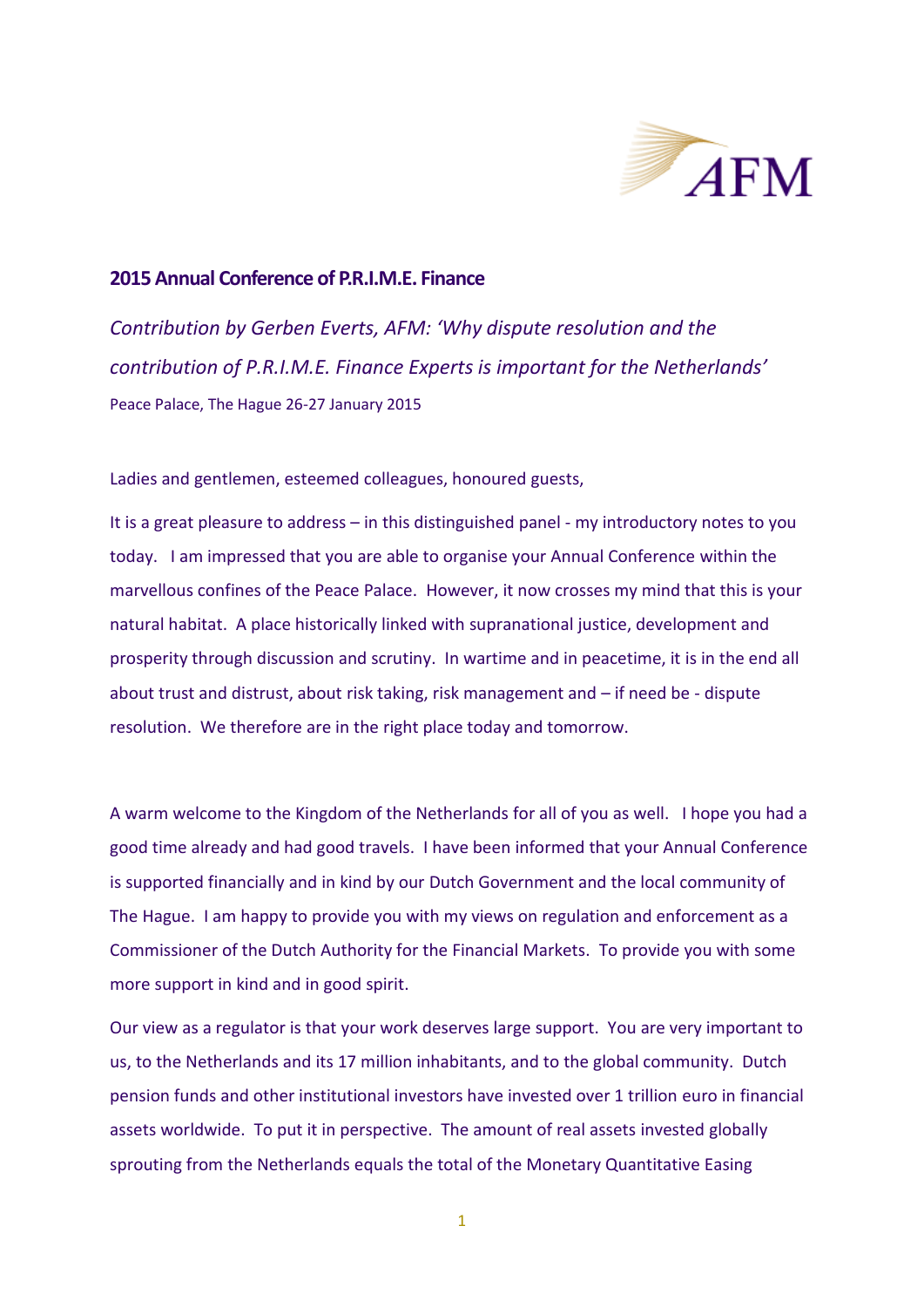announced by the European Central Bank last Thursday – which is for the whole (!) of Europe. We're only a modest country. However, unfortunately as only one of the few exceptions within Europe, we are well-capitalized.

PRIME Finance is therefore very relevant to us. The future prosperity of our Dutch retirees and future retirees depend heavily on three factors. First, free access to global financial markets. Both to developed and – as important - developing markets. Second, clear, harmonised and effective rules which are applied worldwide in financial transactions. Third, top-class risk management, state-of-the-art legal systems and effective dispute resolution. Your ISDA's and dispute resolution regimes facilitate that the capital invested by our pension funds and other institutional investors can reach those that want to start their business, extend their business or provide for new innovations. Not only here in the Netherlands, but wherever in the world they have garage boxes, small or large plants and innovative ideas. Access to global markets, common rules and predictable enforcement is to the benefit of us all.

We have gathered this afternoon in this panel to embark on a fitting enterprise of high relevance, namely to discuss the possible role of PRIME Finance experts in the regulatory and enforcement framework. In short, I interpret this role to be one of complementary nature vis-à-vis our bread and butter as a regulator. In practice this means that PRIME Finance experts are involved in enhancing clarity on legal financial frameworks and in measuring emerging risks. I will come back to this later. However, let me first briefly expand on the operating model and objectives of the Netherlands Authority of the Financial Markets or AFM, to establish mutual familiarity.

Since 2002, the AFM has been made responsible for supervising conduct of business in the Dutch financial markets. Specifically, the AFM is tasked with the supervision of market conduct, which focuses on fair and equitable behaviour between market participants and vis-à-vis consumers and investors. Consumer and investor protection is at the very heart of our mission. Additionally, effort is focused on enhancing transparency and accuracy of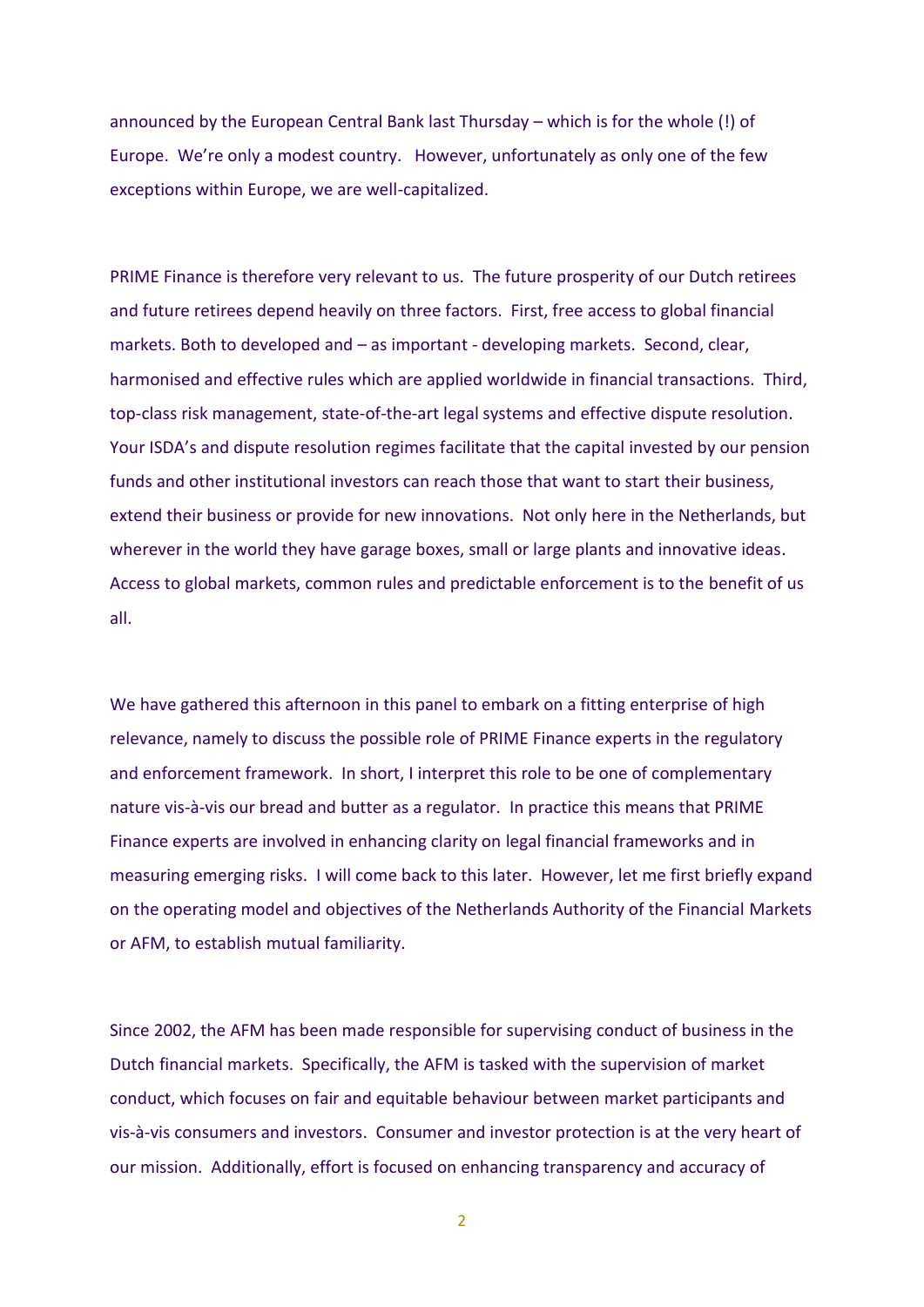information on financial products and services. This includes supervising the market conduct of trading systems, investment firms, market intermediaries and many more such institutions.

In recent years, we have put considerable emphasis on themes such as improving the aspects of supervision related to product governance, banning inducements, and responsible credit provisioning. This is supported by a risk-based and problem oriented approach in supervision.

Three examples. First, some recent history. It turned out that a considerable amount of derivatives, mostly interest rate swaps, were sold by banks to small and medium sized entities in the Netherlands. Currently, we are investigating whether duty of care should have been applied and was applied by those that provided these products to often nonprofessionals. This is an intensive dialogue between us and the banks.

Secondly, in order to signal the importance. In the area of housing corporations, private kick-backs in inducements lead to enormous speculative derivative positions, for current and completely suggestive future credits. In one case, Vestia, the estimated negative market value lead to a settlement in 2012 of more than 2 billion euro. Where the treasurer speculated on increasing interest rates, you could imagine what the impact would have been were the settlement delayed…

A third examples on the way forward. We are now finalising the technical standards and implementing measures on the new Directive and Regulation on Markets in Financial Instruments, MiFID II. The implementation of MiFID and MiFIR will further improve the conduct of business aspects of financial instruments and derivatives and will strengthen our supervisory tools.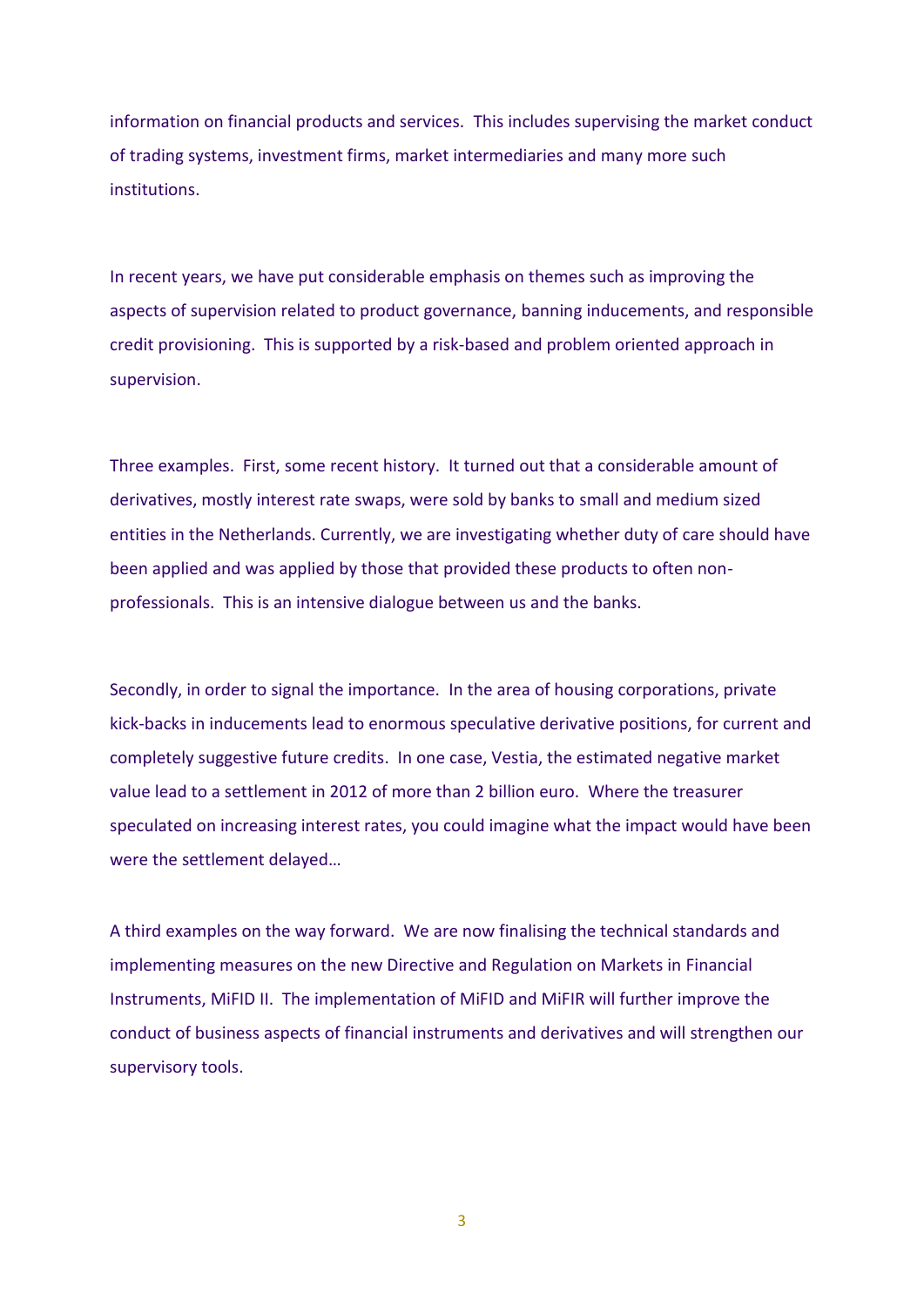Of course, supervision alone is not enough to ensure stability, transparency and understanding within the financial industry. This requires many other skilful actors and institutions to achieve the desired effects. However, the matter of directly involving alternative dispute resolution in the regulatory process has pro's and con's.

First, in the Dutch legal system, we embrace the idea of proportional liability, and reject the idea of punitive sanctions. Hence the proof of a causal relationship between liability and the amount of damage is a key prerequisite before any payment is due. ADR's are still attractive, but the outcome of any legal procedure in the Netherlands is not as uncertain as is the case were punitive sanctions allowed.

Secondly, we have an Ombudsman in the Netherlands, like in many other jurisdictions. Consumers have access to this channel of dispute resolution already. Thirdly, we have a channel where consumers can file complaints vis-à-vis intermediaries, which is called KiFID.

In general, as stated in the examples provided to you, we see the benefits of alternative solutions other than lengthy court proceedings. However, ADR is also subject to some criticism. Mainly, this is due to the fact that supervisory organisations such as the AFM in the Netherlands, are required to remain objective and independent from market participants. More recently, lawyers and academics – not surprisingly – have warned for potential misuse of supervisory powers and are supportive towards more jurisprudence, where we and those supervised would generally prefer the route of less demanding and less expensive dispute resolution.

Within the AFM we are already including external experts in our capital markets and financial reporting and audit policy work. This has proven to be highly effective. We believe that expertise and current market experience with mediation and arbitration between financial institutions could serve as an important signalling agent or database for emerging risks such as class actions. In this respect, it is important that regulators and supervisory organisations recognize the potential benefits of involving alternative dispute resolution.